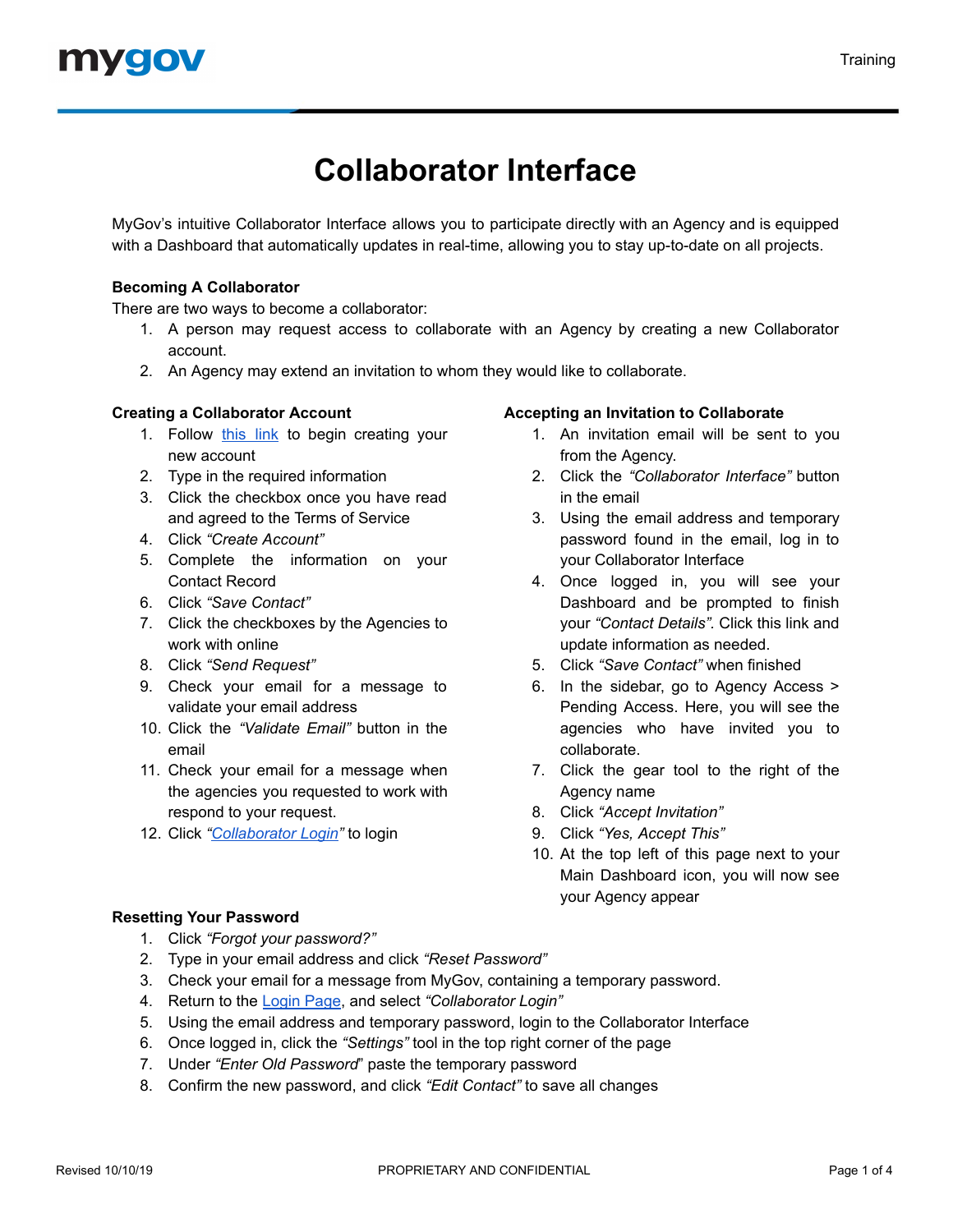## **Collaborator Interface - Main Dashboard**

In the top, right corner of the page you will see:

- ❖ The option to *"Logout".*
- ❖ A *"Settings"* tool. Here you can edit your Contact Record or change your password.
- ❖ A "*Contextual Help*" tool. This tool provides an explanation of the current page and can be found at the top, right-hand corner of every page of your Collaborator Interface.

#### **Main Dashboard - Sidebar**

- ❖ Under *"Agency Access"* you can view:
	- ➢ *Agency Listing*: All agencies available to collaborate with online.
	- ➢ *Validation Listing*: Agencies that you have requested access to, but require email validation from you before continuing.
	- ➢ *Pending Access*: Agencies that are pending approval to access.
	- ➢ *Approved Access*: Agencies that have approved you for Collaboration.
- ❖ Under *"General Info"* you can view and edit your profile, including your contact details, notification settings, and saved credit cards.

#### **Requesting Access to Another Agency**

- ❖ To request access to collaborate with another Agency, select the green button *"Request Access"* on the Sidebar.
- ❖ Begin on step #7 under the *"Creating a Collaborator Account"* section found above.

#### **Collaborator Interface - Agency Dashboard**

The Agencies you have been granted access to will appear next to your Main Dashboard icon at the top of the page. By selecting an Agency icon, you will land on a Dashboard specific to that Agency. Dashboard widgets can be activated or inactivated by selecting the gear tool in the top right corner of the page and selecting or deselecting the items you wish to see.

#### **Agency Dashboard - Sidebar**

- ❖ Under *"Credentials"* you may view:
	- ➢ *Applications*: A listing of all applications for Credentials.
	- ➢ *Active:* Credentials that are active.
	- ➢ *Renewing*: Credentials that are in the process of being renewed.
	- ➢ *Expiring*: Credentials that will be expiring soon.
	- ➢ *Expired*: Credentials that have expired.
	- ➢ *Revoked*: Credentials that have been revoked.
	- ➢ The option to *Estimate Fees* for a particular Credential.
- ❖ Under *"Projects"* you may view:
	- ➢ *Projects*: A listing of all projects.
	- ➢ *Requested*: Projects that have not been accepted yet.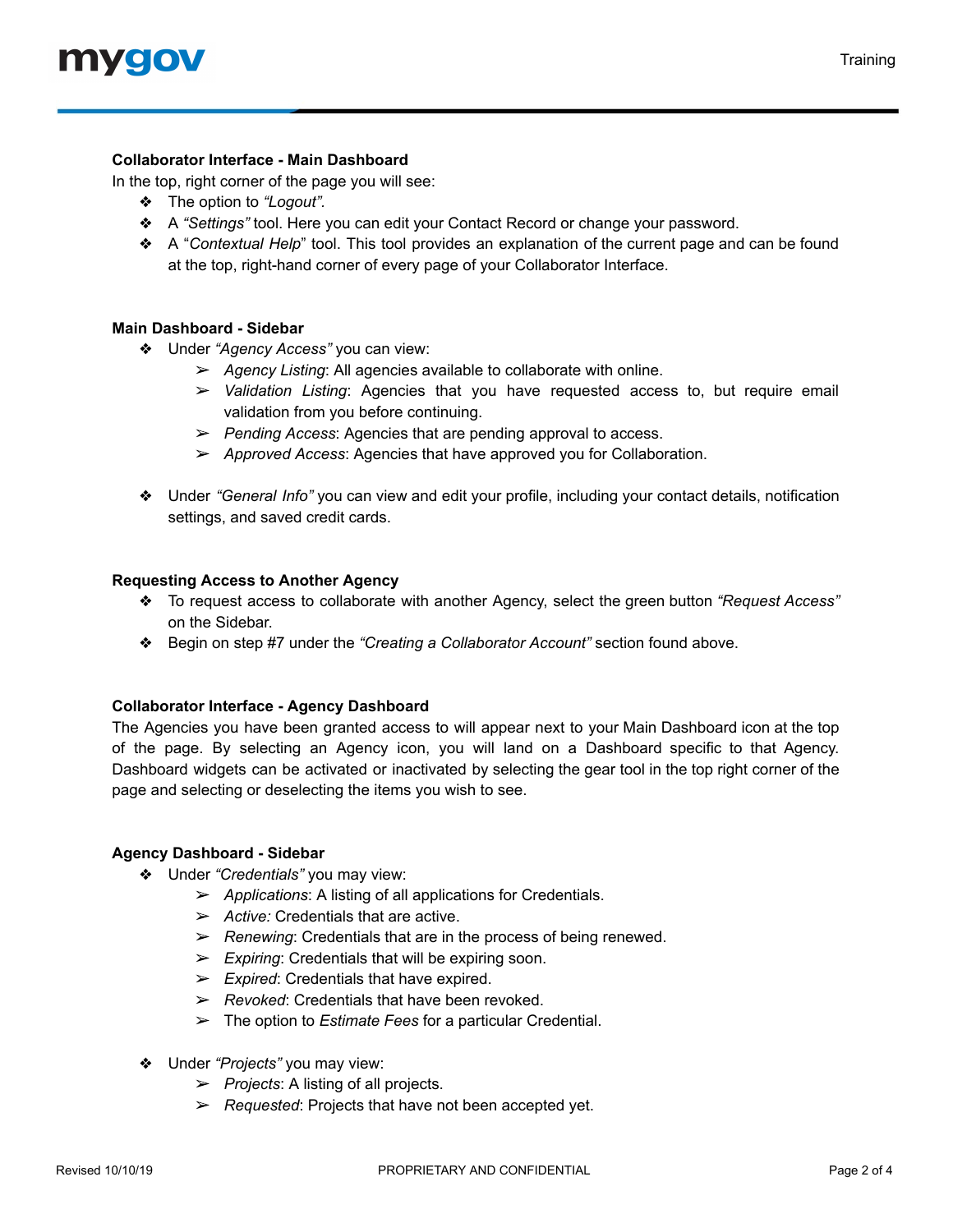# mvoov

- ➢ *Reviews*: Projects that are currently on a Review step.
- ➢ *Inspections*: Projects that are currently on an Inspection step.
- ➢ *Archived*: Projects that have been archived.
- ➢ The option to *Estimate Fees* for a particular project.
- ❖ Under "*Abatements*" you may view:
	- ➢ *All*: A listing of all abatement jobs.
	- ➢ *Requested*: Abatement jobs that have not been accepted or rejected yet.
	- ➢ *Working*: Abatement jobs that are in the process of being completed.
	- ➢ *In Review*: Abatement jobs that are being reviewed.
	- ➢ *On Hold*: Abatement jobs that have been placed on hold.
	- ➢ *Archived*: Abatement jobs that have been archived.
- ❖ Under *"Invoices"* you may view:
	- ➢ *All:* A listing of all invoices.
	- ➢ *Due:* Invoices that are due.
	- ➢ *Past Due:* Invoices that are past due.
	- ➢ *Paid:* Invoices that have been paid.
- ❖ From the invoice pages you can email, pay or print an invoice.

*Note: The items described above are dependent on the Agency's subscribed modules*.

# **Completing an Abatement Job With An Agency**

- ❖ When an agency has assigned an abatement job to you, your list of "*Requested*" Abatements will update.
- ❖ Select *Requested* Abatements, and then select the Job ID of the Abatement Job
- ❖ Depending on your agency's settings, you may first have to *"Accept"* or *"Reject*" the abatement job at the top of the page.
- ❖ Complete the relevant abatement job details, and click "*Update Changes*" at the bottom of the page to save your work.
- ❖ Once the abatement job details have been completed, select *"Request Review"* at the top of the page.
- ❖ This will submit the abatement job back to the agency user who created the job. The agency can take two actions:
	- 1. The agency may archive/complete the abatement job.
	- 2. The agency may ask that the job is *"Retried"*. If this option is chosen, the agency will send the reasoning for the Retry.
- ❖ If a Retry is submitted, your list of *"Working"* Abatements will update.
- ❖ Select *Working* Abatements, and then select the Job ID of the Abatement Job
- ❖ You will see the retry reason and have the opportunity to submit abatement details again.
- ❖ Select "Request Review" at the top of the page when you are ready to submit back to the agency.
- ❖ This process will continue until the agency has archived the abatement job as completed.